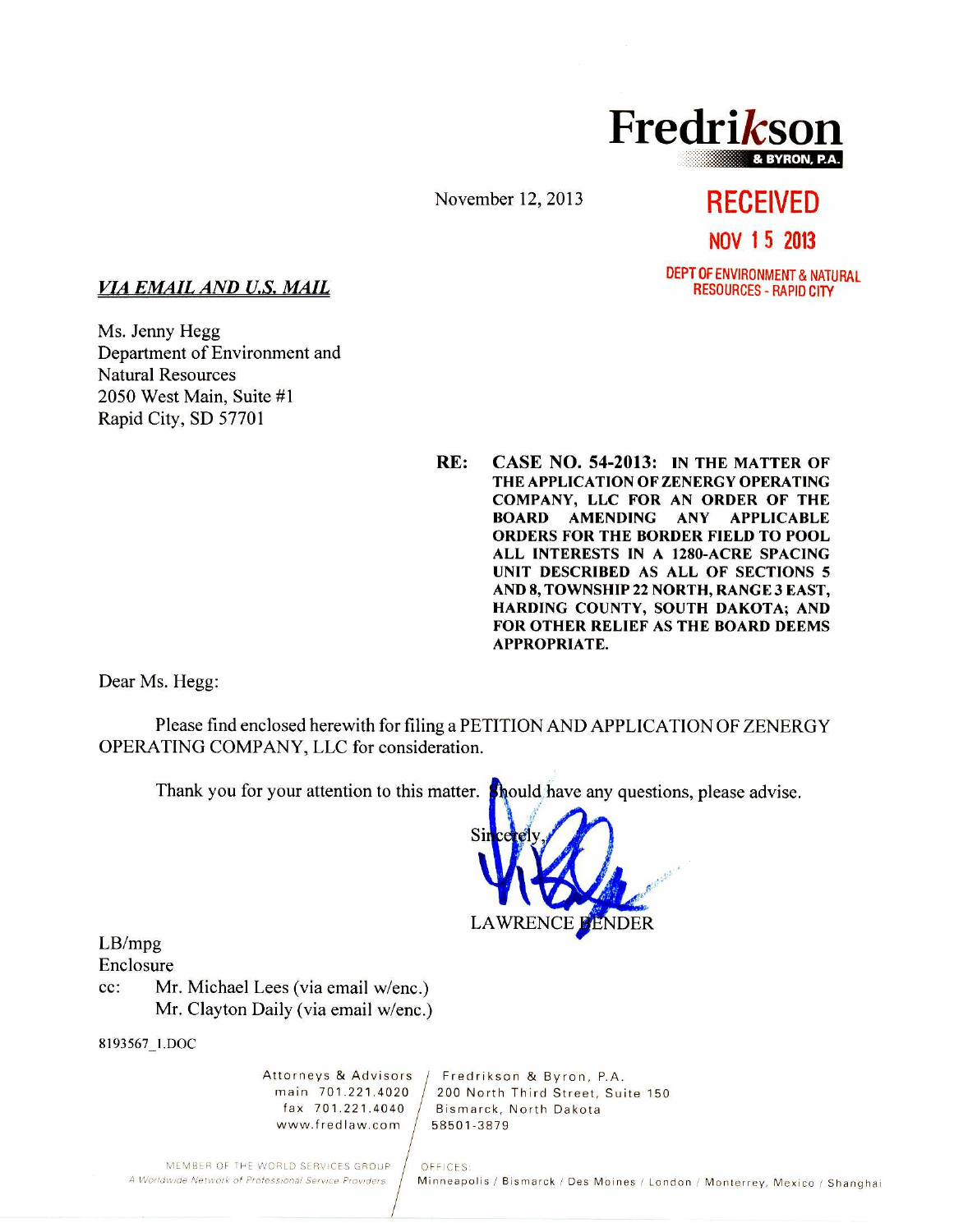**NOV 1 5 2013** 

**RECEIVED** 

DEPT OF ENVIRONMENT & NATURAL<br>RESOURCES - RAPID CITY

## **STATE OF SOUTH DAKOTA**

#### **DEPARTMENT OF ENVIRONMENT AND NATURAL RESOURCES**

#### **BOARD OF MINERALS AND ENVIRONMENT**

**CASE NO. 54-2013** 

**IN THE MATTER OF THE APPLICATION OF ZENERGY OPERATING COMPANY, LLC FOR AN ORDER OF THE BOARD AMENDING ANY APPLICABLE ORDERS FOR THE BORDER FIELD TO POOL ALL INTERESTS IN A 1280- ACRE SPACING UNIT DESCRIBED AS ALL OF SECTIONS 5 AND 8, TOWNSHIP 22 NORTH, RANGE 3 EAST, HARDING COUNTY, SOUTH DAKOTA; AND FOR OTHER RELIEF AS THE BOARD DEEMS APPROPRIATE.** 

### **PETITION AND APPLICATION OF CONTINENTAL RESOURCES, INC.**

Zenergy Operating Company, LLC ("ZOC") and for its petition and application to the

Department of Environment and Natural Resources, Board of Minerals and Environment (the

"Board"), states and alleges as follows:

**1.** 

ZOC is the owner of an interest in the oil and gas leasehold estate underlying all or portions

of the following described lands in Harding County, South Dakota:

Township 22 North, Range 3 East Section 5: All Section 8: All

(the "Subject Lands")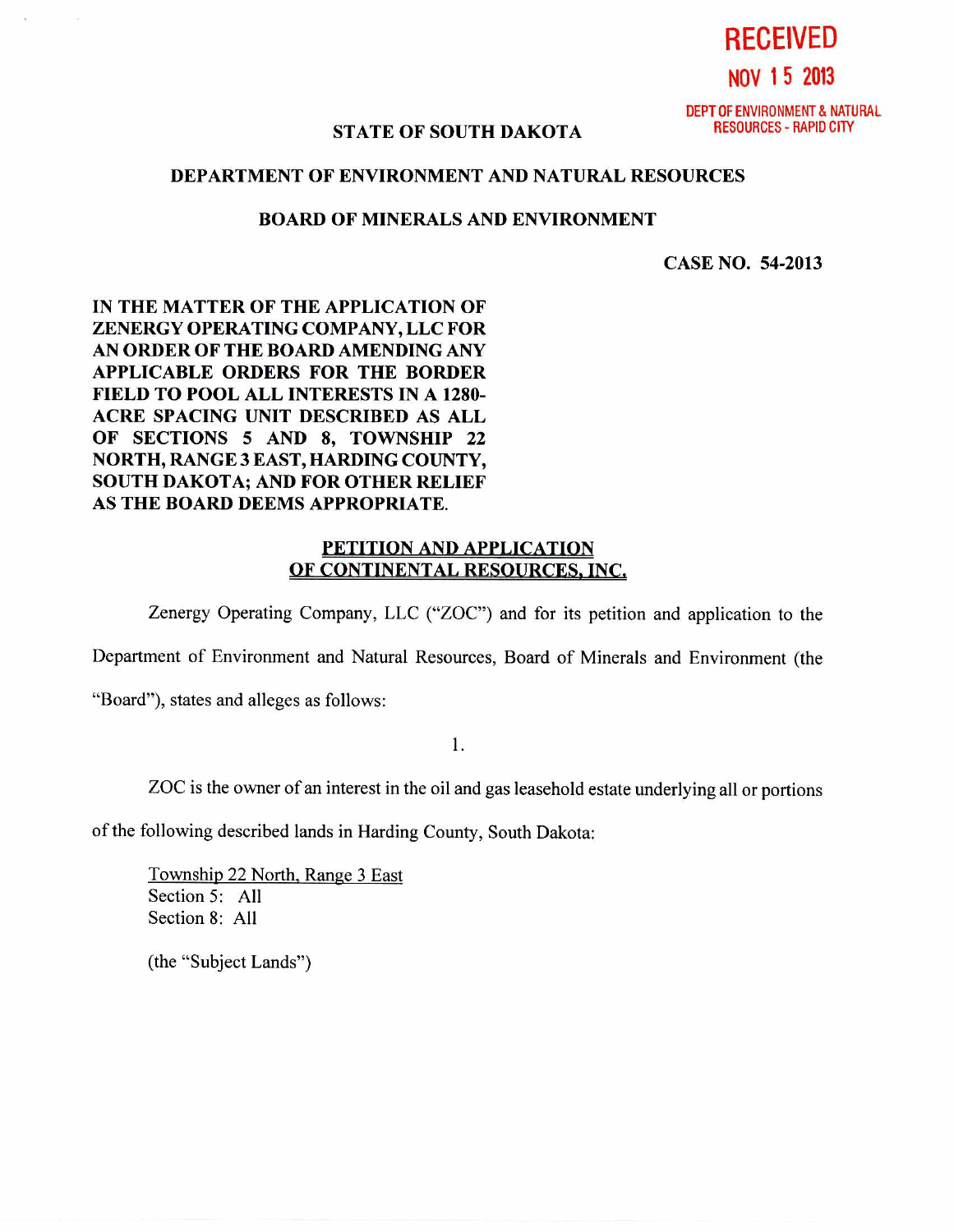That by petition filed by ZOC requesting to establish Sections 5 and 8 as a 1280-acre spacing unit, it is anticipated that an order will be issued by the Board establishing said spacing unit in the Border Field.

3.

That ZOC hereby requests the Board authorize ZOC to drill, equip and operate the Lyle Federal 5B-6H well as a horizontal well in the "B" Zone of the Red River pool in the Border Field within the Subject Lands.

4.

That there are both separately owned tracts and separately owned interests in the spacing unit comprised of the Subject Lands.

5.

That a voluntary pooling of the Subject Lands has not been accomplished.

6.

That Section 45-9-31 of the South Dakota Codified Laws provides as follows:

**45-9-31. Order pooling all interests in spacing unit-- Application by interested person--Notice and hearing--Terms and conditions.** In the absence of voluntary pooling, the Board of Minerals and Environment or the secretary, as applicable, upon the application of any interested person, shall enter an order pooling all interests in the spacing unit for the development and operation of the spacing unit, and for the sharing of production from the spacing unit. Each such pooling order shall be made after notice and opportunity for hearing, and shall be upon terms and conditions that are just and reasonable, and that afford to the owner of each tract or interest in the spacing unit the opportunity to recover or receive without unnecessary expense, his or her just and equitable share.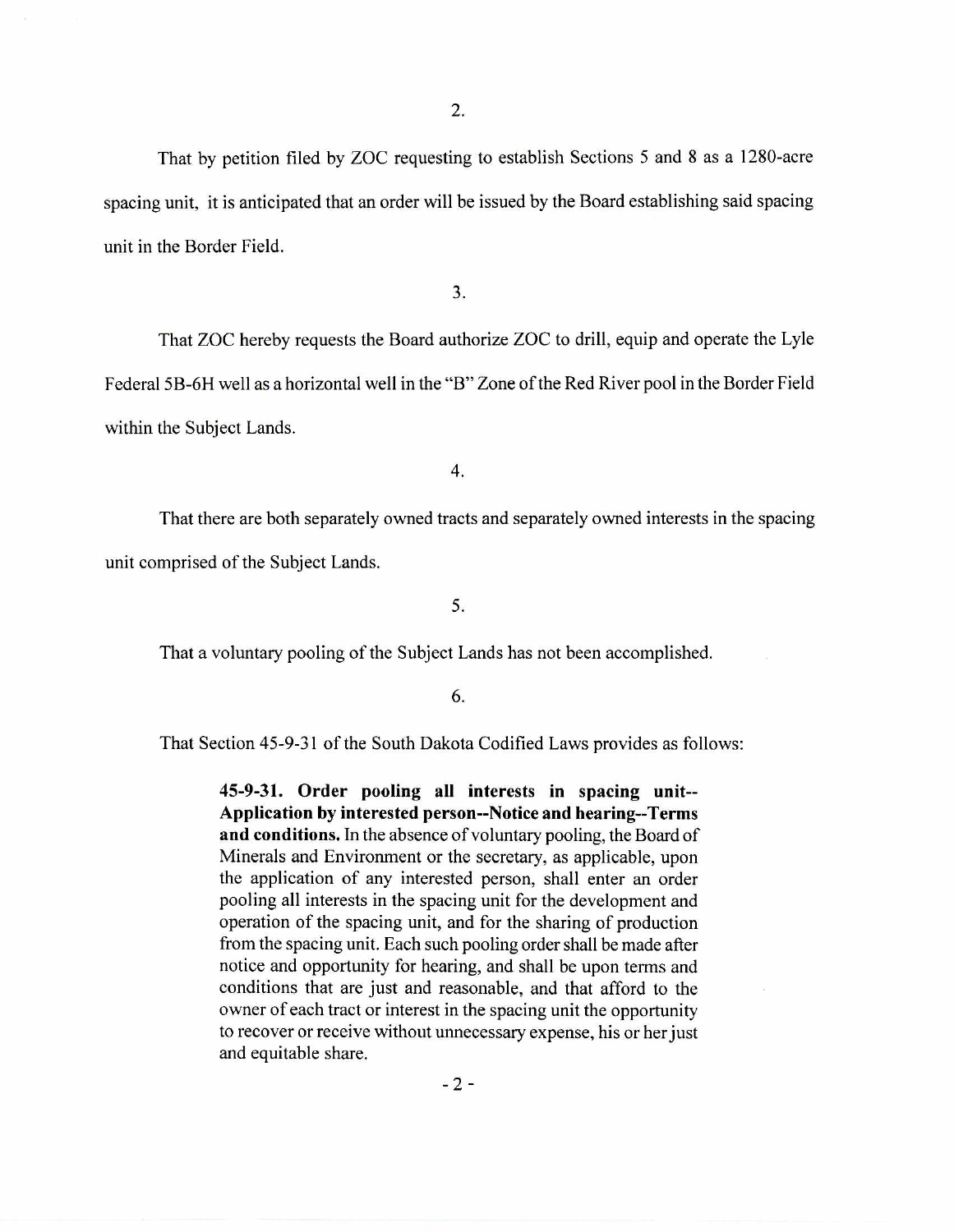That Section 45-9-32 of the South Dakota Codified Laws provides as follows:

**45-9-32. Order of Board of Minerals and Environment pooling all interests in spacing unit--Operation of well--Rights of owners to participate--Payment of expenses.** Each such pooling order shall authorize the drilling, equipping, and operation of a well on the spacing unit; shall provide who may drill and operate the well; shall prescribe the time and manner in which all the owners in the spacing unit may elect to participate therein; and shall make provision for payment by all those who elect to participate therein of the reasonable actual cost thereof, plus a reasonable charge for supervision and interest.

8.

ZOC respectfully requests that the Board enter an order to pool all interests in a 1280-

acre spacing unit for the Border Field described as the Subject Lands.

9.

In ZOC's opinion, pooling the Subject Lands will increase the ultimate recovery of the

pool, prevent waste, prevent the drilling of unnecessary wells and protect correlative rights.

**WHEREFORE,** ZOC respectfully requests that notice of this matter be provided as required

by South Dakota laws and that thereafter the Board of Minerals and Environment enter its order granting the relief requested herein.